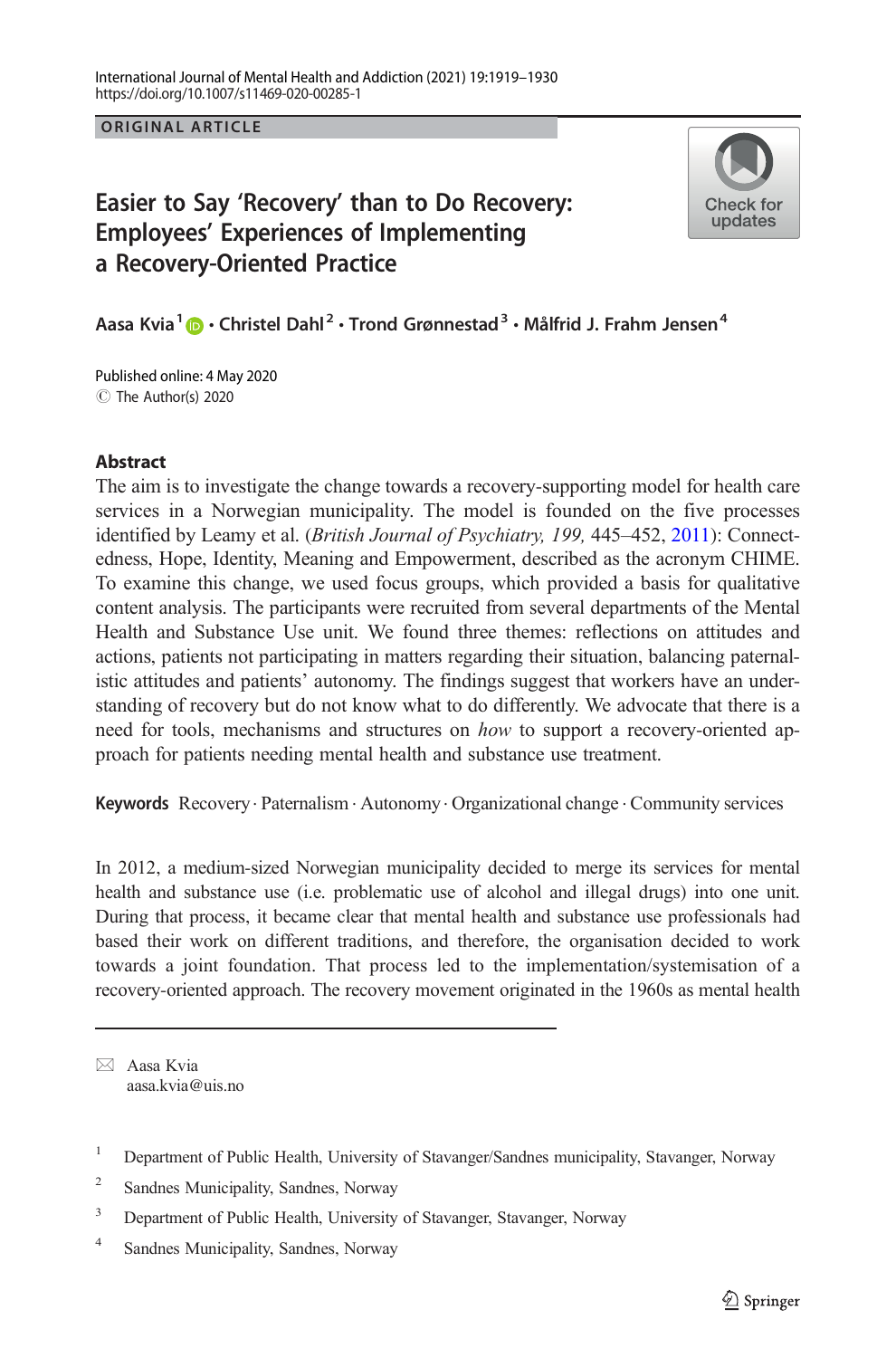patients claimed their rights, including participation in the community, desiring more from their treatment than hospitalisation (Anthony [1993](#page-10-0)). A recovery approach challenges the established methods by focusing on resources rather than symptoms (Tew [2013](#page-11-0)).

The existing literature separates the traditional term 'recovery from' and the new term 'recovery in'. The traditional term implies recovery as an outcome and is widely used in physical health services. The new term recovery concerns the process of gaining a meaningful life and is not dependent on the status of diagnosis (Slade et al. [2012\)](#page-11-0).

In line with the European Mental Health Action Plan (WHO [2015](#page-11-0)), the Norwegian Directorate of Health has, through guidelines and policy documents, recommended a recovery-oriented approach that involves a higher level of patient participation in the healthcare sector (Norwegian Directorate of Health [2012](#page-10-0); Norwegian Directorate of Health [2014](#page-10-0)).

Recovery has, with increasing intensity, found its way into the established health and welfare systems in several countries, and Norway began to follow this trend in the midlate 2000s (Borg et al. [2013](#page-10-0)). Brekke ([2019](#page-10-0)) explains that recovery has been understood differently in the fields of mental health and substance use, but as more research and experience has been gained, the literature and services have become more aligned. In the beginning, there was a lack of evidence of consistency and/or systematic guidelines for how best to integrate recovery-oriented policies (Brekke [2019\)](#page-10-0). On that basis, there was a need to identify whether employees experienced recovery-based service as being integrated into their workday and whether they could fully understand the phenomena of recovery and provide recovery-based care to their patients. In general, there was a consensus amongst policymakers that recovery-oriented practice was the best pathway for treating people with both mental health and substance use issues (Brekke [2019;](#page-10-0) Piat and Sabetti [2009](#page-11-0)).

In the field of mental health and substance use, there is no clear definition of the term recovery. Over time, there has been a growing body of literature that defines and conceptualises recovery; however, no consensus has been reached. According to Shepherd et al. ([2008](#page-11-0)), 'Recovery is about building a meaningful and satisfying life, as defined by the person themselves, whether or not there are ongoing or recurring symptoms or problems'. Author ([2016](#page-10-0)) and Biong and Borg ([2016](#page-10-0)) agree that the understanding of the term recovery can differ depending on the context.

In [2011](#page-10-0), Leamy, Bird, Boutillier, Williams and Slade conducted a systematic review, finding five processes that participants identified as important in their recovery: connectedness, hope, identity, meaning of life and empowerment (CHIME). This provided an empirically based, theoretical underpinning for (a) recovery-oriented research, (b) mental health professionals to inform clinical intervention, and (c) health service managers to inform organisational policies (Slade et al. [2012\)](#page-11-0). This was relevant for use as a framework for this study's local community health and social services, as it is manageable and useful for working with patients.

Transforming systems in a complex field such as mental health and substance use demands flexibility and willingness to change and adapt practice (Slade [2015\)](#page-11-0). Although other recovery-oriented practices are known outside of Norway (i.e. [www.imroc.org](https://doi.org/http://creativecommons.org/licenses/by/4.0/)), minimal research is available on how best to make this transition. Therefore, the available literature, which included the paper '*Making Recovery a Reality*' by Shepherd et al. [\(2008](#page-11-0)), along with the booklet '100 ways to support recovery' by Mike Slade [\(2009](#page-11-0)), provided guidelines for the implementation of recovery-oriented services for the unit under study.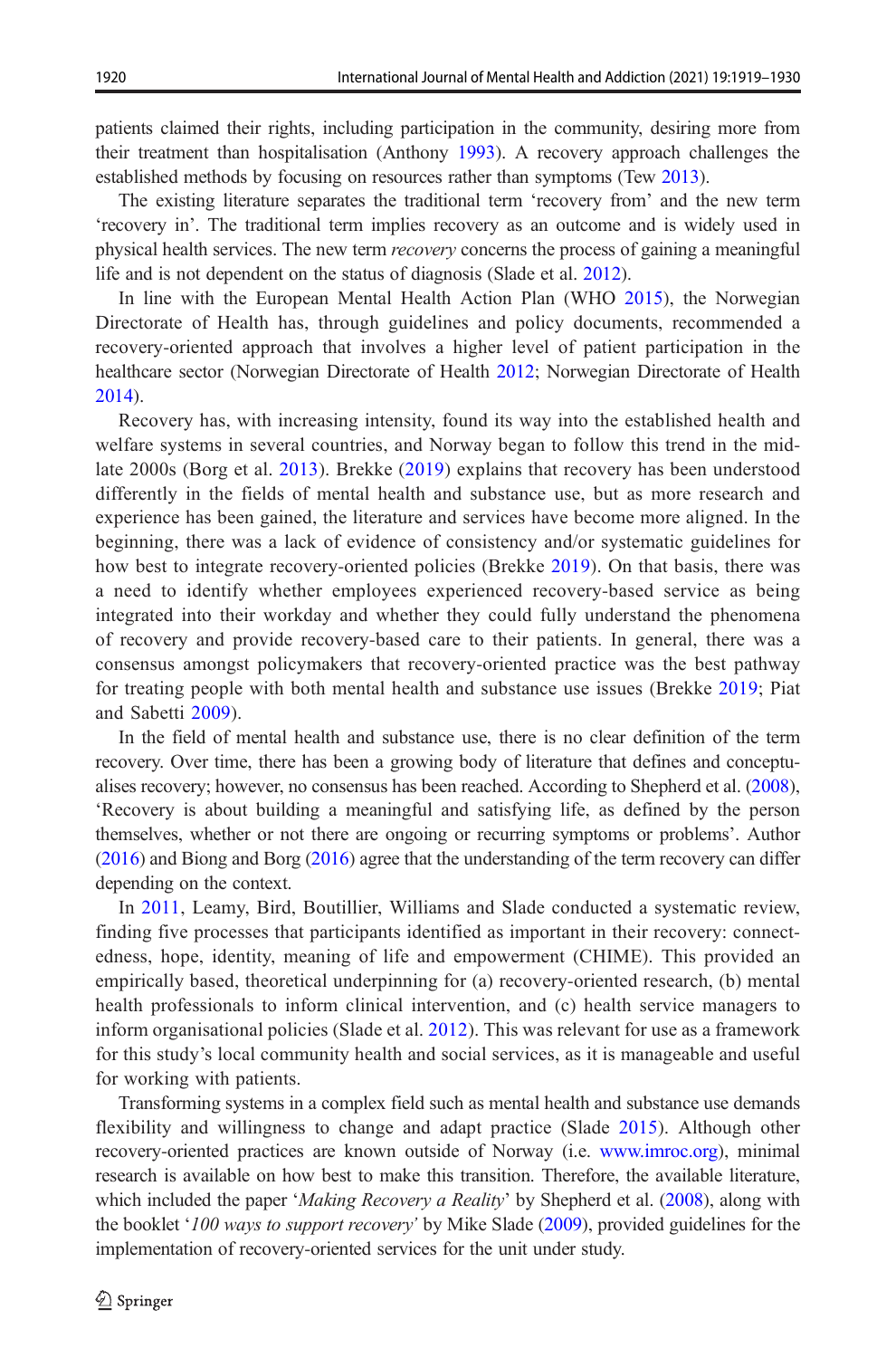### Introducing Recovery in the Unit

All employees from the unit in this study were encouraged to read the articles and information booklets they were provided. Managers were commissioned by the unit leader to reinforce and discuss the information with their employees and address how a recovery approach would change the pace, dynamics and attitudes in the department. Simultaneously, each department elected a recovery contact whose aim was to influence the staff in a more recovery-oriented direction, and each department met regularly for support and to share experiences.

All employees were given a 2-day course in the conversation technique of motivational interviewing. Posters of the five important recovery elements and reflection cards were given to each department as an aid for practice and to increase awareness and change attitudes through discussions on recovery issues. Additionally, some departments had team-building events themed on recovery-oriented practice.

In this paper, we intend to examine how the employees contribute to promote the patients' recovery processes and whether through the implementation processes they grasped the concept of recovery. Given the background provided above, we seek to answer this question: How is recovery understood and expressed by the employees after receiving in-unit training on recovery-based services and how do the employees promote recovery in their work?

### Method

We are interested in knowledge about the participants' experiences, which makes a qualitative research method relevant. The data in this study are from four semi-structured focus groups, documenting the interaction between the group members (Malterud [2002\)](#page-10-0). We prepared a few topic questions, such as reflections on their own practice—how decisions are made in a normal workday, the extent to which the patients are involved, and how the participants consider their own recovery support. These focus groups comprise a relevant approach, as they allow discussion to be generated, as opposed to an interview, where the participant may expect to present a 'correct' answer (Malterud [2012](#page-10-0)).

The focus groups lasted for 1–2 h. The co-researcher, who is a person with experiences with mental illness, participated in all four sessions together with one of the researchers, and the role as moderator was shared between the two. The participants were asked to reflect on their daily practice, their understanding of recovery, their experience of working with a peer worker; a person who has experiences with substance use and/or mental illness, and how/if work habits and ethics have changed since implementing the recovery approach. The focus groups were recorded and transcribed within a week by the researcher.

To ensure validity and reliability, our co-researcher and mentor from the university were present during the analysis and reading of the text. The co-researcher has lived experience as a patient and has wide experience within different user organisations and as a peer worker at a local hospital, which makes her insights unique and valuable to the team. Furthermore, she has a formal education within the health field, which implies that she has knowledge of the field. Her role was to ensure that the patient voice was present throughout the whole process. She also ensured, for the two main researchers, the absence of loyalty to colleagues by highlighting the patient perspective.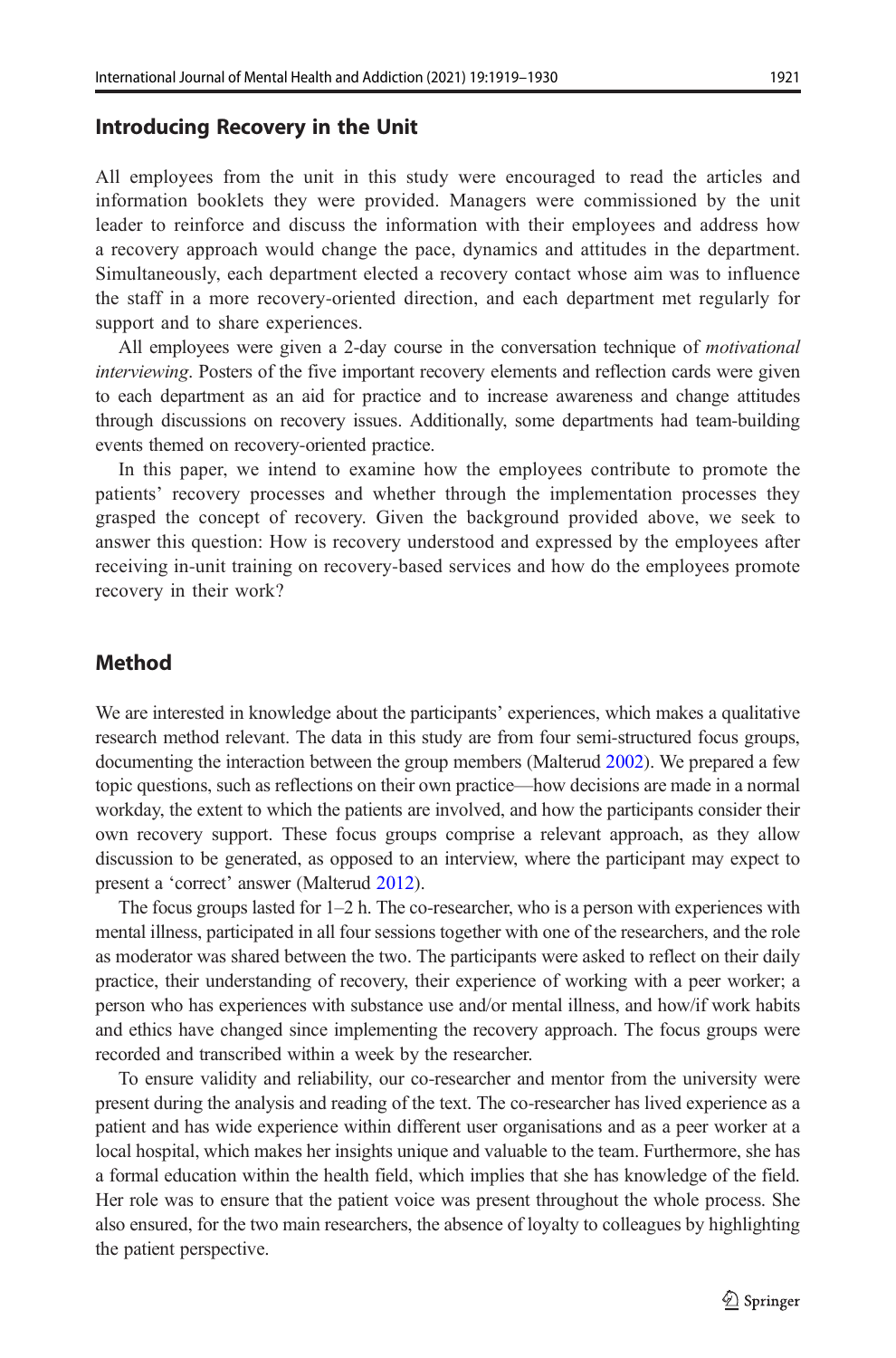#### **Participants**

Participants included in the study were employed for more than 1 year, had more than 30% employment and time and availability to participate. The latter was necessary to ensure that the services in the organisation were unaffected. The employees have a great deal to do and the service users have a right to their services. Leaders were not included, as we wanted a discussion that was not influenced by a leader's presence. In total, 18 people were interviewed.

Peer workers are employed because of their experiences with mental health and/or substance use issues. Peer workers were excluded from the study because employed peer workers were new in the unit and there were only two peer workers employed at the time, which we considered to not be enough to ensure confidentiality. We do realise that we could have initiated measures to ensure their confidentiality and include them in the study, and that we may have missed important information as a result.

#### Analysis

The researchers are employed in the unit where the study was conducted, which may bring pre-understanding into the results (Gadamer 1960/[2007](#page-10-0)). To reduce the possible influence of pre-understanding, we included the university mentor and the co-researcher in every area of the study and had regular discussions and reflections on our role as researchers.

For the data analysis, we conducted a qualitative content analysis (Graneheim and Lundman [2004\)](#page-10-0). We initiated the data by reading through the text, followed by thematic structural analyses and identification of meaning units. These meaning units were compared to the first interpretation and sub-themes, and main themes were identified. Following this, in order to achieve a comprehensive understanding, the themes and sub-themes were reflected upon concerning the context and the aim of the study. Throughout the process, we repeatedly returned to the original text to make comparisons and to ensure our understanding. The coresearcher's opinions were particularly relevant in these discussions, as the themes and subthemes were viewed differently from her perspective. In particular, she identified stigmatising and offensive attitudes, including in relation to non-verbal communication, while the mentor made sure we did not include statements and arguments that we could not support in the data, thereby ensuring reliability.

### Research Ethics

Participants signed a consent form after receiving oral and written information and were notified that they could withdraw from the study at any time. We ensured the participants' confidentiality by not including names or which department they worked in.

All procedures followed were in accordance with the ethical standards of the responsible committee on human experimentation (institutional and national) and with the Helsinki Declaration of 1975, as revised in 2013 (WMA [2013](#page-11-0)).

### Findings

We identified three main themes from the discussions.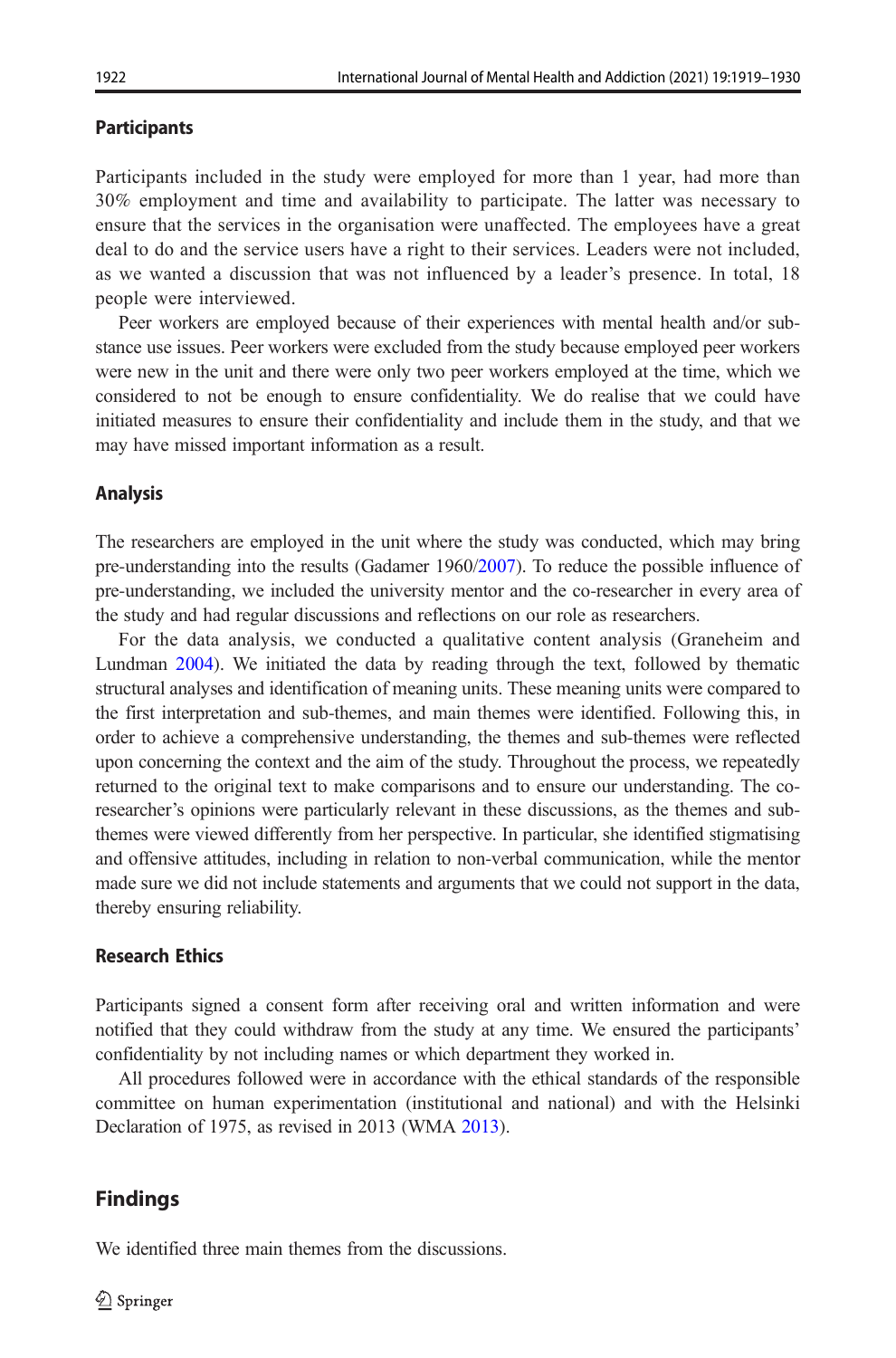# Reflections on Attitudes and Actions

The participants described their work situation after participating in training on recovery and were generally positive to the new way of working. The participants explained that the change has made them reflect more on their practice, although they describe that their practice has not changed:

I feel like we are much more aware and reflect more, questioning our decisions. However, I do not feel like we have changed the way we work; we are just more conscious of how we are working.

The changes can be challenging in practice because it seems that the term recovery is difficult to grasp; perhaps it is a bit too abstract. Empowerment and autonomy are identified as being important in the focus groups. However, in practice, the participants' actions do not support the patients' autonomy, and they argue that it is because the patients need such structure. The participants' explanations highlight a discrepancy between their guidelines and their practice:

But it is there, in the back of our minds, this recovery support thought, you know… that they are supposed to make decisions on their own lives. And that we are not supposed to decide anything, but where we work, some patients profit from us coming in and helping them, guiding them and maybe providing them with some structure and that helps them to have better days.

As demonstrated, even with some understanding of the concept of recovery, it is difficult to enact it concretely in practice, which is illustrated by the fact that the participants find it hard to include the patients in their own process.

# Patients Not Participating in Matters Regarding their Situation

Recovery is an active process where the patient's participation is essential. This participation involves shared decision making and the opportunity to manage their own everyday life. A recovery-oriented practice should involve the patients in team meetings about their own situation and include hope and empowerment, which are core elements in recovery. However, it would appear that the patients are not being invited to the meetings where their own goals and dreams are discussed, which is demonstrated in this dialogue:

Participants: 'In our team meetings, we discuss and bring forward new measures that may be of use to the patient.'

'… then we have discussions and reflections within the team about the different patients we serve.'

Researchers: 'Are the patients present in the meetings?'

Participants: 'Oh, no no no, they are not present at our team meetings, they have coordinating meetings they attend'… 'In our team meetings, we discuss opportunities and then present them to the patients, asking for their opinion'

Researchers: 'Could the patients be invited to team meetings?'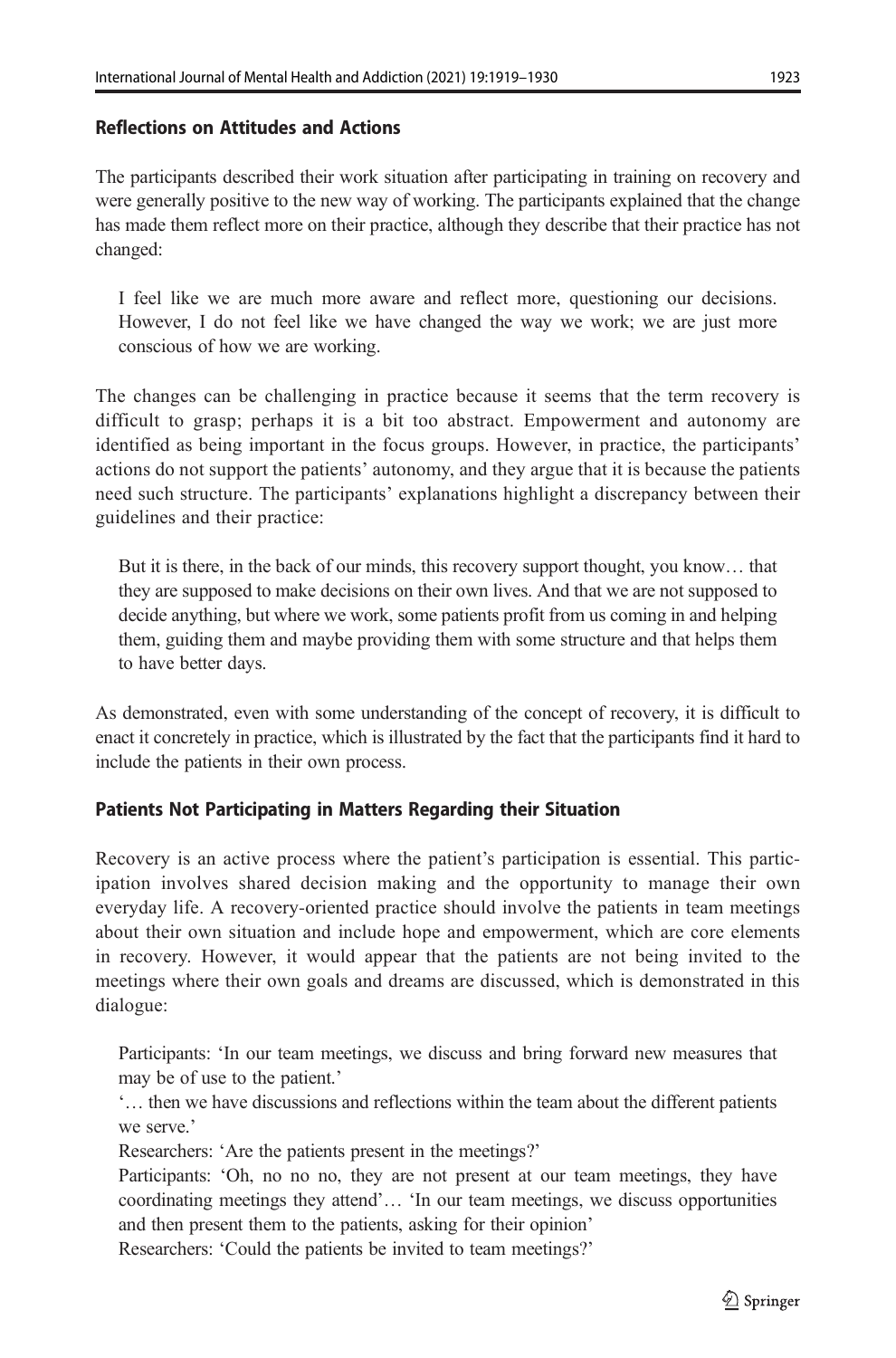## **Participants**

I do not mean to be patronising, but it is not always sensible to speak freely if a patient is present at a team meeting, you kind of want to protect them. We must choose our words more carefully if a patient is present. I am afraid some sensitive issues would be avoided if a patient was present, just because it may be too heavy for them.

What are they protecting the patients from? Which words can they not say? It seems like the patients need protection from the employees and that the employees have a need to discuss the patients, which is demonstrated in the following quote:

When we are together just the staff, it gets  $\dots$  then you kind of need to let out  $\dots$  so we … there is some making fun of [the patient], because that's a way to vent and loosen up a bit.

### Balancing Paternalism and Autonomy

As shown in the previous section, participants describe that they struggle regarding patients' involvement. Even though the structure seems to be equally paternalistic and recoveryoriented, the employees attempt to reflect a recovery-oriented approach, which creates a disparity between their reflection and action. As demonstrated below, they ascribe that disparity to tradition:

I do not think that we have been good enough on that (involving the patients). Not even close, and it might be about a tradition that we are maintaining … many years back, right from the start. I cannot really put my finger on exactly what that is. Maybe, if we want that the patient involves him/herself more, we as staff have been way too dominant. If we want services to be more patient-driven, we have a long way to go.

The discrepancy between approach/understanding and action is expressed through the employees'struggle to find their role in relation to the patients, and therefore, they work the same way as they are used to, where, to a large degree, the employees make decisions about the patients. Furthermore, the participants explain that they want to give the patients as much autonomy as they can, regardless of the pressure and expectations from, for example, neighbours or relatives who demand action. However, as the quote below demonstrates, it seems like this autonomy is selective.

But also, to stand, as staff, during the storm from people outside, "oh my god, you have to do something!" without intervening, so what we are doing… we are letting people decide for themselves how they want to dress. If they want to wear a T-shirt with a hole that day, they are actually allowed.

The patients can decide how to dress but are not able to participate in their own treatment process, which is the important matter. Striving towards a recovery-oriented practice where autonomy should dominate, the participants struggle to free themselves from their traditional way of working. The quote below demonstrates that they aspire to give the patient autonomy;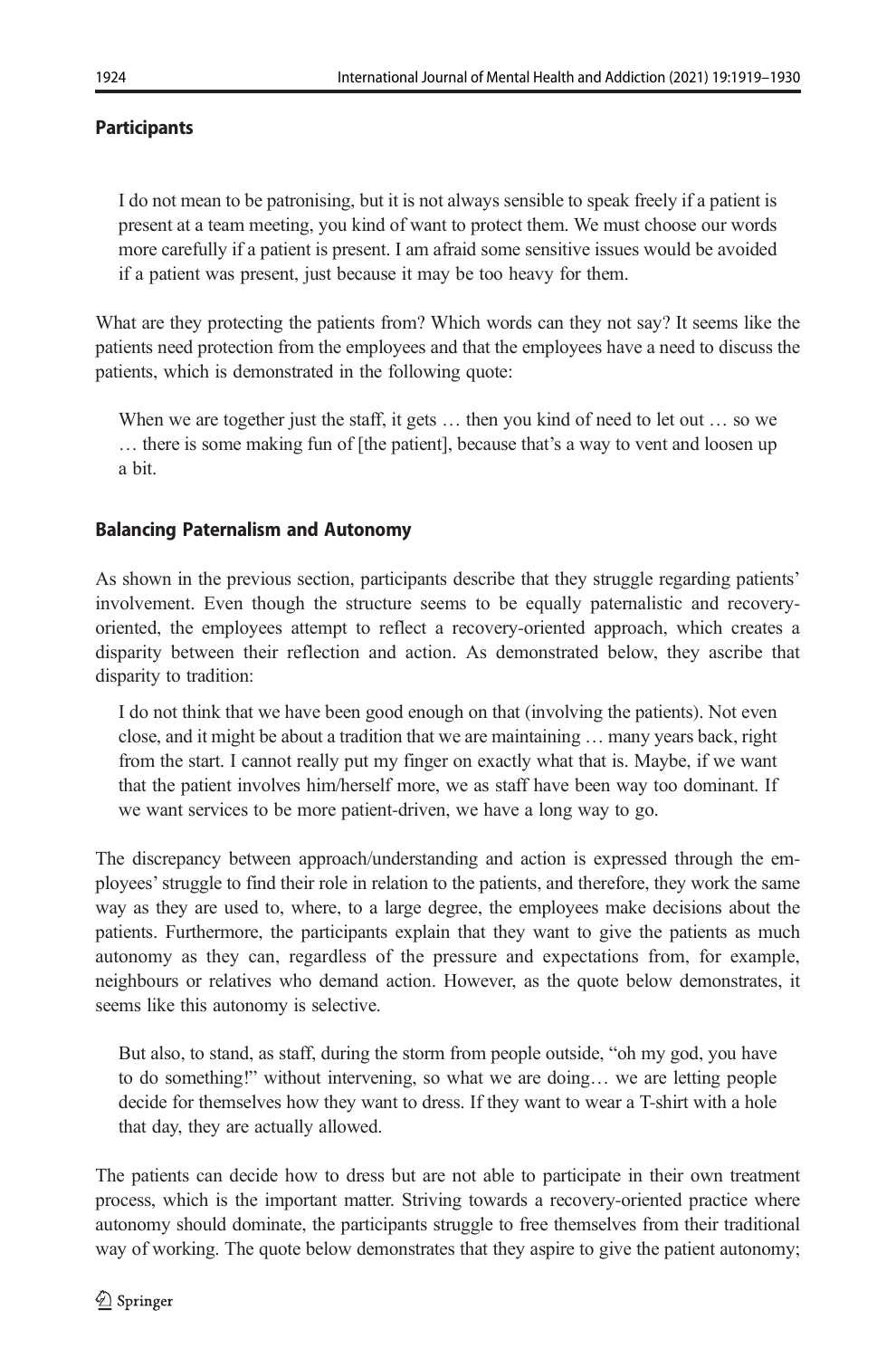…Yes, because you bring… there is nothing decided… that's up to the patient… but it is good for the patient to have a few options… what are the alternatives here? So, we have discussed that, and know that it is possible to mention it for the patient, and it is up to the patient if he wants to do what we suggested. So, he has a choice, and that's recovery.

The quote above demonstrates that in reality, the employees are making decisions on behalf of the patients, and the patients are simply being presented with alternatives. The employees have limited faith that patients can realistically make their own choices, and they do intend to protect the patient from unnecessary disappointment, which is exemplified in the following quote:

Sure, it's very difficult when you see that this is very unrealistic. We know that if you set your goals too high … it becomes … a disappointment, and negative for the person's self-perspective. So, to have the ability to adjust … And that it really is the patient who wants to do this ... because we experience that it is not that realistic, because the main goal can be … say we found that apartment, so now he thinks everything is good … and we know that it is more difficult than that!

# **Discussion**

by the employees.

In the focus groups, the researchers and participants explored the five elements of CHIME from Leamy et al. [\(2011](#page-10-0)), within the context of enhancing the employees' abilities to support patients' recovery process. The participants expressed increased reflection on their actions, which seemed to be a tool they used to guide themselves towards a more recovery-oriented pathway.

### Reflections on Actions and Attitudes

The participants expressed increased knowledge and reflection about the term recovery and positive attitudes to this paradigm. However, the reflection is on what they already do and how that fits into the CHIME framework, rather than on alternative ways of working. In their reflections, they communicate a dissonance that they feel they should do more but are unsure what.

The participants expressed the importance of elements such as patient involvement, ability to reflect critically and the process of building relationships (Mathisen [2016;](#page-10-0) Norwegian Directorate of Health [2012\)](#page-10-0). Such terms are not thoroughly described on a governing level, which leaves the different local services to define the content, causing variations of the same term and leading to uncertainty of what terms may imply in practice. Furthermore, the participants explained that they have not experienced a definite change in the concrete tasks they do. However, increased reflection and the resulting increased awareness can be the first step to a dynamic change. As Knutagård [\(2014\)](#page-10-0) states, employees may think that diffuse changes do not differ from what they already do, even though there may be small differences in nuance that have the potential for significant meaning. For example, it may be complicated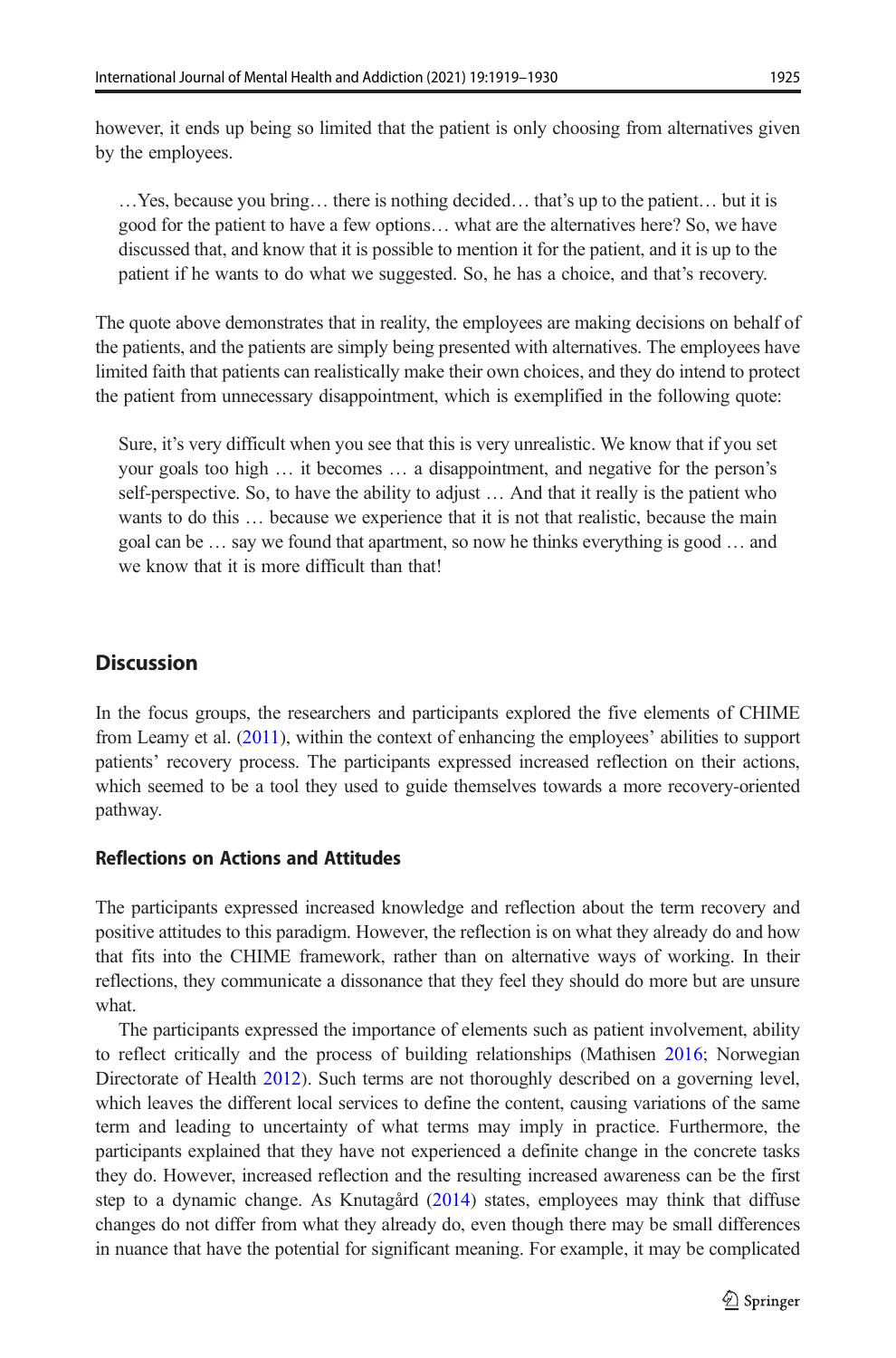for the staff to comprehend the change and difference in moving from a patient-centred approach, which traditionally has meant offering professional assessments of where the important areas of focus are, to an approach that involves working together with the patient.

After searching the existing literature, including the scientific literature and government guidelines, we did not find recourses that we felt offered concrete actions on how to support a recovery-oriented approach in local community services. This may be one explanation for why employees are unsure about what exactly they should do differently.

Uncertainties, as described in the section above, can hinder patients' participation in their treatment.

#### Not Participating in Meetings

The lack of patient participation in team meetings is a habit that is seemingly accepted, despite the fact that for a long time, patients have demanded a 'nothing about me, without me' approach to their care (Slade et al. [2012](#page-11-0)). The participants argued that the patients may not handle the professional setting in such meetings and that the presence of patients may restrict their professional reflections on their practice, which may lead to less constructive meetings. They expressed a need to protect themselves and the patients. On the other hand, during the focus groups, participants expressed approval for the idea of including patients in meetings, but argued that the function and organisation of the meetings would have to change and effort exerted in order to make it feasible and safe for the patients.

The participants mentioned that they use (gallows) humour to cope and to vent and use the team meetings as an arena for this. This use of humour is a common phenomenon that helps healthcare professionals cope with patients in complex situations, a demanding workload and sleep deprivation, amongst other job frustrations (Aultman [2009;](#page-10-0) Wear et al. [2009](#page-11-0)). However, this kind of humour is also used in healthcare settings, deliberately or not, to ascertain dominance or position of power (Aultman [2009](#page-10-0)).

Patient participation seems to be a challenge, as the need for the employees to be in control of the opportunities they portray to patients may be a barrier to recovery implementation. Reasons for the discrepancy between intention and practice can be that the employees are working towards supporting a recovery orientation, but at the same time, they are afraid of doing something wrong, neglecting their professional responsibility or not doing their job well enough. Having the patients' best interests at heart is a recurring theme in the focus groups, and the participants express a struggle to find balance. The participants argue that they give the patients choices and focus on what they believe to be the patients' needs; however, rarely do they actually ask the patients.

#### Paternalism and Autonomy

The participants' discussions indicated a tendency to continue acting in a paternalistic manner, even though they identified empowerment and autonomy as important elements. This highlights the difficult balance between paternalism and autonomy.

Although the participants acknowledged that the patients can have a rational conception about themselves, there seems to be an issue with trust and taking this autonomy seriously. Some participants fulfil their duty of 'helping the patients' in the way they personally feel is best and actually believe that the patients profit due to their wellintended actions. According to the definition presented in the introduction, recovery is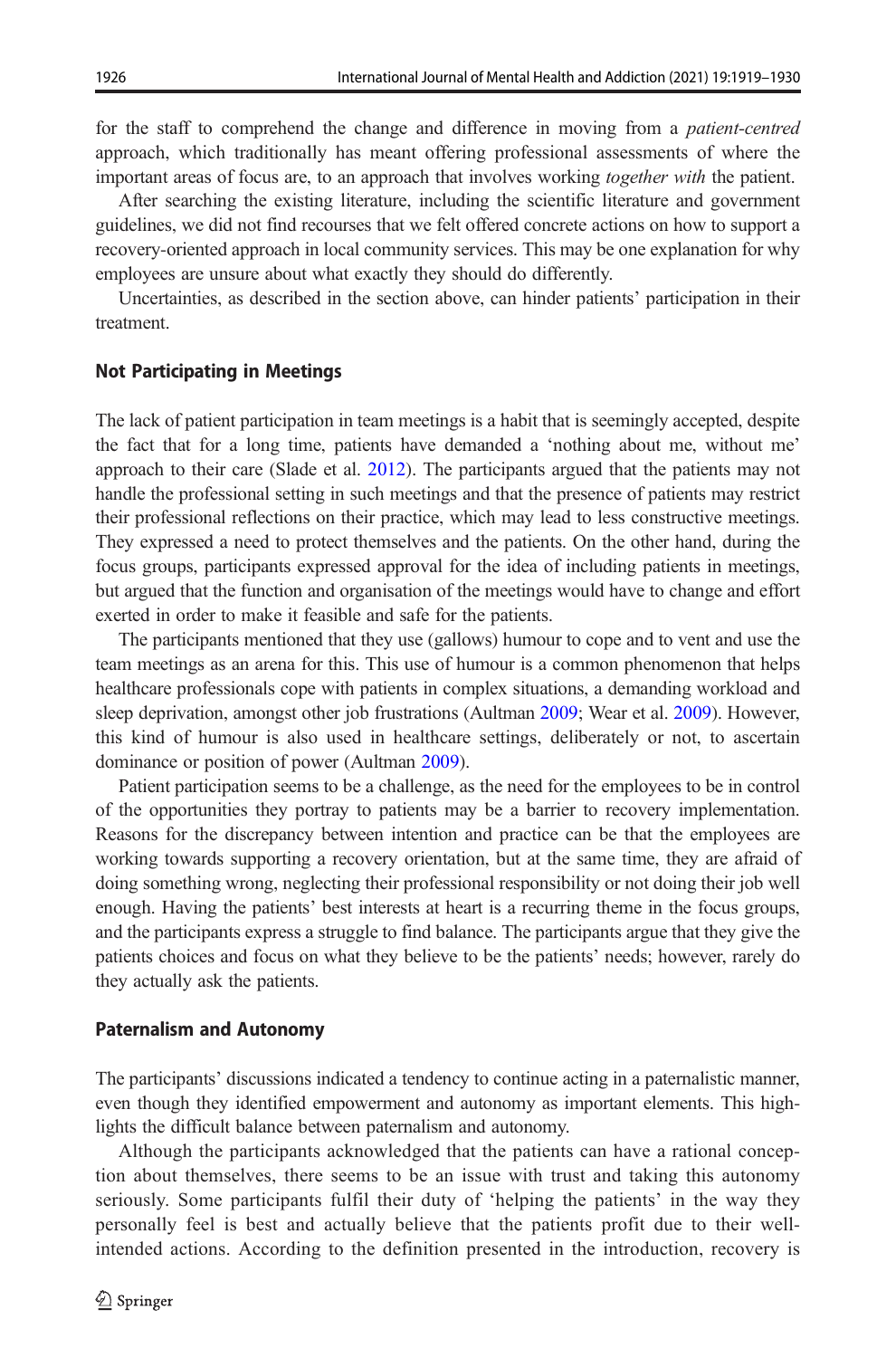what the person defines as a meaningful and satisfying life (Shepherd et al. [2008](#page-11-0)). Despite having this definition as a guideline, in practice, the participants do not allow the patients to define for themselves what they regard as important. A keystone to recovery-supporting care is to validate and respect self-determination and patient choice, reframing the treatment initiative from the professional's perspective to the patient's perspective (Davidson et al. [2006](#page-10-0)). Patients who oppose initiatives from the staff can be perceived as 'difficult' (Deegan and Drake [2006](#page-10-0); Mathisen [2016](#page-10-0)). As demonstrated in the findings, the participants attempt to balance the power relations and give patients autonomy, which may lead to a retraction of the employees' own responsibility, using the argument that patients can decide for themselves, despite their serious illnesses. As Manojlovich [\(2007](#page-10-0)) and Borg and Kristiansen ([2004](#page-10-0)) describe, a trusting and collaborative relationship with their service provider and a willingness to share power can empower the patient. Thus, working towards patient empowerment and collaborative relationships without a retraction of responsibility may contribute to a better balance in power relations.

#### CHIME—Framework

The CHIME framework, Connectedness, Hope, Identity, Meaning and Empowerment, provides useful information on what patients regard as being important in their own process and what issues the services should focus on. However, the elements are somewhat broadly categorised, with the consequence that a lot can fit into the categories—and into more than one category. For example, pursuing an education is highly relevant within all five categories.

Van Gestel-Timmermans et al. [\(2010\)](#page-11-0) demonstrate that the CHIME elements influence each other. Raised hope can enhance confidence and thus strengthen the feeling of identity. However, we argue that more research is needed on CHIME processes and tools, especially on how to promote CHIME in everyday work, as there is seemingly a challenge regarding how to execute this framework within daily tasks. It is a weakness that such a relevant framework is difficult for the local community services as the unit in this study to enforce.

Brekke et al. ([2018](#page-10-0)) illustrate the potential misuse of recovery approaches as the concept, which was developed by people with lived experience, is seized by the professionals. In the context of this study, this perspective may be expressed through the fact that participants understand the CHIME framework differently from how they attempt to help patients in practice. The health care organisation examined in this study needs to be aware of this pitfall and to continuously have in mind that recovery entails the patients' processes.

#### Methodological Challenges

Two of the researchers are employed in the same organisation as the participants, which can affect our perspective (Chenail [2011;](#page-10-0) Malterud [2002](#page-10-0)). However, we have chosen to conduct the study within our own services, as we can delve deeper into the material and understand what the participants are saying better than if it were an unfamiliar service. Since we had a mentor from the university and a co-researcher who had experiences with mental illness, we claim that we have examined the issue from the relevant perspectives.

In retrospect, we should have prompted the participants to expand on their statements in order to gain more detailed information.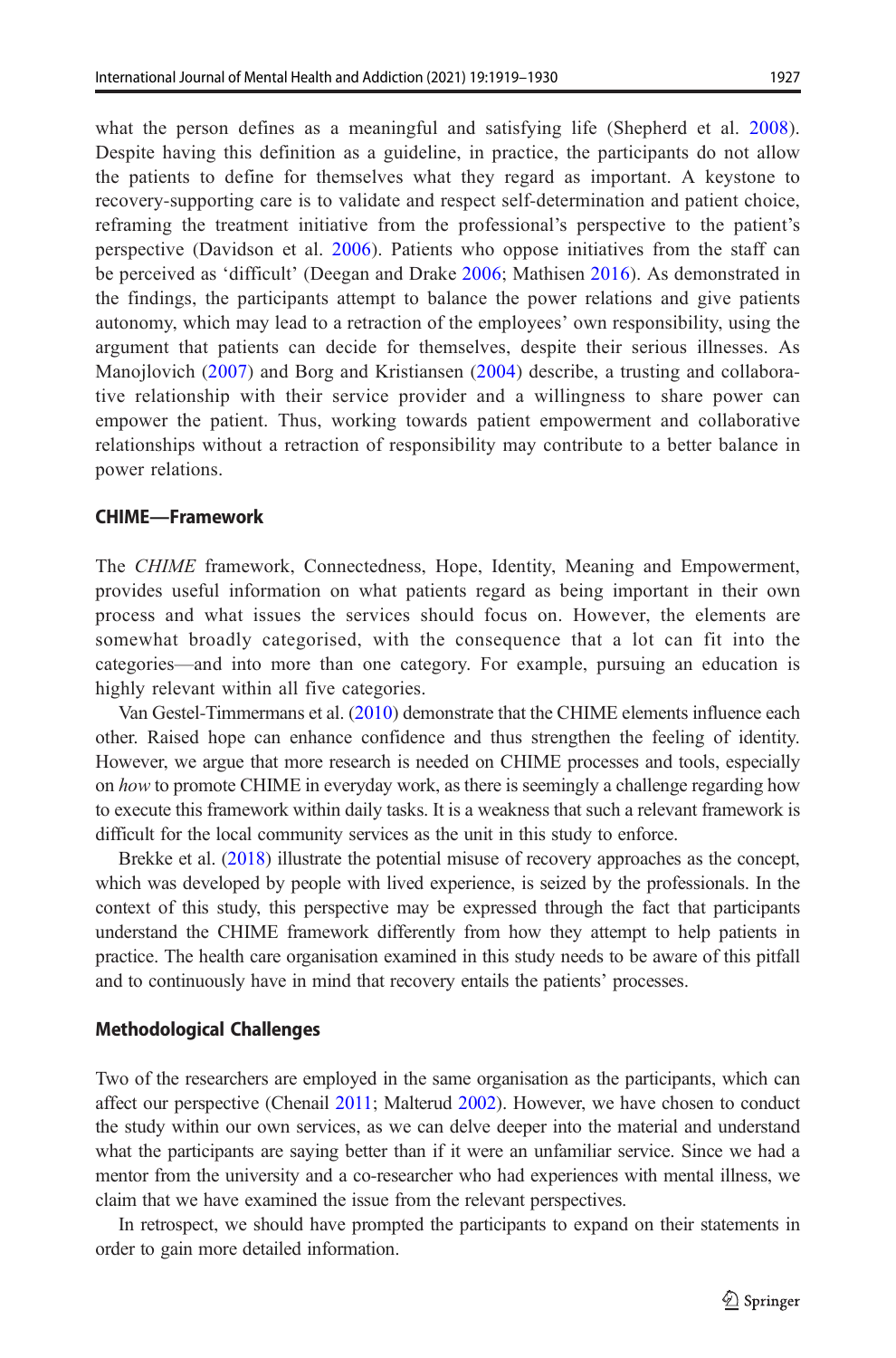# Conclusions

We suggest that the five main CHIME processes offered by Leamy et al. [\(2011\)](#page-10-0) are not sufficiently operationalised to make them a natural part of the unit's daily services. These processes have been introduced and presented, and decision-makers have agreed that they should be a focal point for the health care providers in order to offer better services for people with mental health and/or substance use issues. However, there seems to be a lack of tools, mechanisms and structures available on *how* to practically support and implement these processes in specific daily tasks. Additionally, we argue that the CHIME framework should be continuously portrayed and interpreted so the services could better use CHIME as a framework for helping patients.

Furthermore, we emphasise the importance of continuing the recovery training programme, as this enhances the recovery attitudes of the staff (Gaffey et al. [2016](#page-10-0)). Participants expressed that they are getting familiar with the concept of recovery and welcome it; however, it should be noted that the focus groups were conducted in 2015, when the unit was in the onset period of the large change process.

There is a risk of the health system changing their rhetoric, but not their practice, of which we need to be aware. As shown in this study, it may be easier to say 'recovery' than to do recovery.

This study of the employees' experience in this transition took place in 2016. It would also be interesting to interview the same participants again to examine whether there have been changes during the years since the focus groups described in this paper took place. Additionally, a study where employees from the unit in this study were asked concretely about how they work with the different elements in the CHIME framework would also be relevant.

Author Contributions All authors contributed to the study. Data collection was performed by Aasa Kvia, Christel Dahl and Målfrid J Frahm Jensen. Analysis was performed by all authors. All the authors have contributed to the manuscript.

Funding Information Open Access funding provided by University Of Stavanger.

### Compliance with Ethical Standards

All procedures followed were in accordance with the ethical standards of the responsible committee on human experimentation (institutional and national) and with the Helsinki Declaration of 1975, as revised in 2013 (WMA, 2013).

This study was approved by the NSD (Norwegian Centre for Research Data) with project number 53682.

Conflict of Interest Authors Aasa Kvia and Christel Dahl are employed in the unit where the study was conducted. This is deliberate in studying a process they are part of. Author Målfrid J Frahm Jensen received honorarium for participating in the research from the organisation funding this research. Author Trond Grønnestad has no financial interest regarding this study.

Open Access This article is licensed under a Creative Commons Attribution 4.0 International License, which permits use, sharing, adaptation, distribution and reproduction in any medium or format, as long as you give appropriate credit to the original author(s) and the source, provide a link to the Creative Commons licence, and indicate if changes were made. The images or other third party material in this article are included in the article's Creative Commons licence, unless indicated otherwise in a credit line to the material. If material is not included in the article's Creative Commons licence and your intended use is not permitted by statutory regulation or exceeds the permitted use, you will need to obtain permission directly from the copyright holder. To view a copy of this licence, visit [http://creativecommons.org/licenses/by/4.0/.](https://doi.org/http://creativecommons.org/licenses/by/4.0/)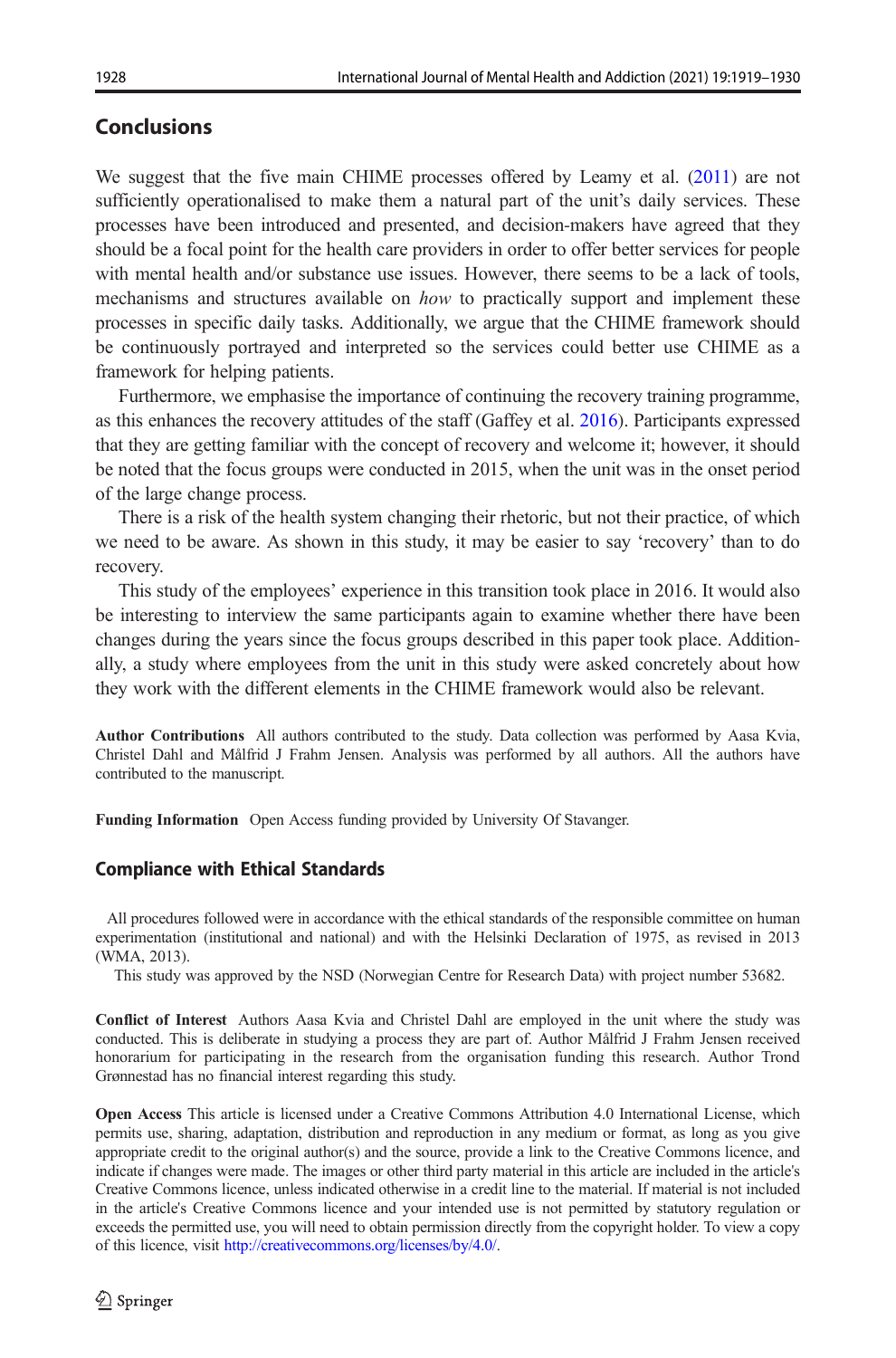### <span id="page-10-0"></span>References

- Anthony, W. A. (1993). Recovery from mental illness: the guiding vision of the mental health service system in the 1990s. Psychosocial Rehabilitation Journal, 16(4), 11–23.
- Aultman, J. M. (2009). When humor in the hospital is no laughing matter. The Journal of Clinical Ethics, 20(3), 227–234.
- Author (2016). Stuck in limbo: illicit drug users' experiences with opioid maintenance treatment and the relation to recovery. International Journal of Qualitative Studies on Health and Well-being, 11. Retrieved from [https://www.ncbi.nlm.nih.gov/pubmed/27765141](https://doi.org/http://creativecommons.org/licenses/by/4.0/).
- Biong, S & Borg, M (2016) What is recovery about? In A. Landheim, F. L Wiig, M. Brendbekken, M. Brodahl, S. Biong, (Eds.) A better life – stories, experiences and research about recovery in substance use and mental health problems. (pp. 18–29) Oslo: Gyldendal Akademisk.
- Borg, M., & Kristiansen, K. (2004). Recovery-oriented professionals: helping relationships in mental health services. Journal of Mental Health, 13, 493–505.
- Borg, M., Karlsson, B., & Stenhammer, A. (2013). Recovery-oriented practice. A systematic knowledge collection. Trondheim: Nasjonalt kompetansesenter for psykisk helsearbeid (NAPHA). [https://www.napha.](https://doi.org/http://creativecommons.org/licenses/by/4.0/) [no/multimedia/4281/NAPHA-Rapport-Recovery-web.pdf](https://doi.org/http://creativecommons.org/licenses/by/4.0/)
- Brekke, E. (2019). Recovery in co-occurring mental health and substance use disorders: a qualitative study of first-person and staff experiences. (Unpublished PhD Thesis). University of South-Eastern Norway, Drammen.
- Brekke, E., Lien, L., Nysveen, K., & Biong, S. (2018). Dilemmas in recovery-oriented practice to support people with co-occurring mental health and substance use disorders: a qualitative study of staff experiences in Norway. International Journal of Mental Health Systems, 12, 30. [https://doi.org/10.1186/s13033-018-0211-](https://doi.org/10.1186/s13033-018-0211-5) [5.](https://doi.org/10.1186/s13033-018-0211-5)
- Chenail, R. J. (2011). Interviewing the investigator: Strategies for addressing instrumentation and researcher bias concerns in qualitative research. The Qualitative Report, 16(1), 255–262. Retrieved from [http://nsuworks.](https://doi.org/http://creativecommons.org/licenses/by/4.0/) [nova.edu/tqr/vol16/iss1/16](https://doi.org/http://creativecommons.org/licenses/by/4.0/).
- Davidson, L., O'Connell, M., Tondora, J., Styron, T., & Kangas, K. (2006). The top ten concerns about recovery encountered in mental health system transformation. Psychiatric Services, 57(5), 640–645.
- Deegan, P. & Drake, R. E. (2006). Shared decision making and medication management in the recovery process. Psychiatric Services. *[ps.psychiatryonline.org](https://doi.org/http://creativecommons.org/licenses/by/4.0/)*, 57(11).
- Gadamer, H. G. (2007). Sandhed og metode Grundtræk af en filosofisk hermeneutik [truth and method basic features of a philosophical hermeneutics]. Århus: Academica (original work published 1960).
- Gaffey, K., Evans, D. S., & Walsh, F. (2016). Knowledge and attitudes of Irish mental health professionals to the concept of recovery from mental illness – five years later. Journal of Psychiatric and Mental Health Nursing, 23(6/7), 387–398. <https://doi.org/10.1111/jpm.12325>.
- Graneheim, U. H., & Lundman, B. (2004). Qualitative content analysis in nursing research: Concepts, procedures and measures to achieve trustworthiness. Nurse Education Today, 24(2), 105–112. [https://doi.org/10.1016/j.](https://doi.org/10.1016/j.nedt.2003.10.001) [nedt.2003.10.001](https://doi.org/10.1016/j.nedt.2003.10.001).
- Knutagård, M. (2014, 7 April). Housing first in Sweden. Housing First. Paper presented at the Housing First seminar, Bergen.
- Leamy, M., Bird, V., Boutillier, C. L., Williams, J., & Slade, M. (2011). Conceptual framework for personal recovery in mental health: systematic review and narrative synthesis. British Journal of Psychiatry, 199, 445–452.
- Malterud, K. (2002). Qualitative methods in medical research prerequisites, possibilities and limitations. Tidsskrift for den Norske Lægeforening, 122,2468–2472. [http://tidsskriftet.no/article/618649](https://doi.org/http://creativecommons.org/licenses/by/4.0/)
- Malterud, K. (2012). Focus groups as a research method in medicine and health. Oslo: Universitetsforlaget.
- Manojlovich, M. (2007). Power and empowerment in nursing: looking backward to inform the future. The Online Journal of Issues in Nursing, 12(1). [http://web.a.ebscohost.com/ehost/detail/detail?vid=1&sid=](https://doi.org/http://creativecommons.org/licenses/by/4.0/) [acbc06bd-c803-4a62-b496-0827837f8e80%40sessionmgr4008&bdata=JnNjb3BlPXNpdGU%3](https://doi.org/http://creativecommons.org/licenses/by/4.0/) [d#AN=24349414&db=aph](https://doi.org/http://creativecommons.org/licenses/by/4.0/).
- Mathisen, V. (2016). Brukermedvirkning i distriktspsykiatriske sentre et interaksjonistisk perspektiv. (Unpublished PhD Thesis) UiT – The Arctic University of Norway.
- Norwegian Directorate of Health. (2012). National guidelines for mapping, treating and follow up of people with co-occurring substance use and mental health problems – ROP. Helsedirektoratet. [https://helsedirektoratet.](https://doi.org/http://creativecommons.org/licenses/by/4.0/) [no/Lists/Publikasjoner/Attachments/188/Nasjonal-faglig-retningslinje-personer-med-rop-lidelser-IS-1948.](https://doi.org/http://creativecommons.org/licenses/by/4.0/) [pdf](https://doi.org/http://creativecommons.org/licenses/by/4.0/)
- Norwegian Directorate of Health (2014) Coping together. Guidelines for services in mental health and substance use work with adults. A tool for local communities and specialist services. Helsedirektoratet. [https://www.](https://doi.org/http://creativecommons.org/licenses/by/4.0/) [helsedirektoratet.no/veiledere/sammen-om-mestring-lokalt-psykisk-helsearbeid-og-rusarbeid-for-](https://doi.org/http://creativecommons.org/licenses/by/4.0/)